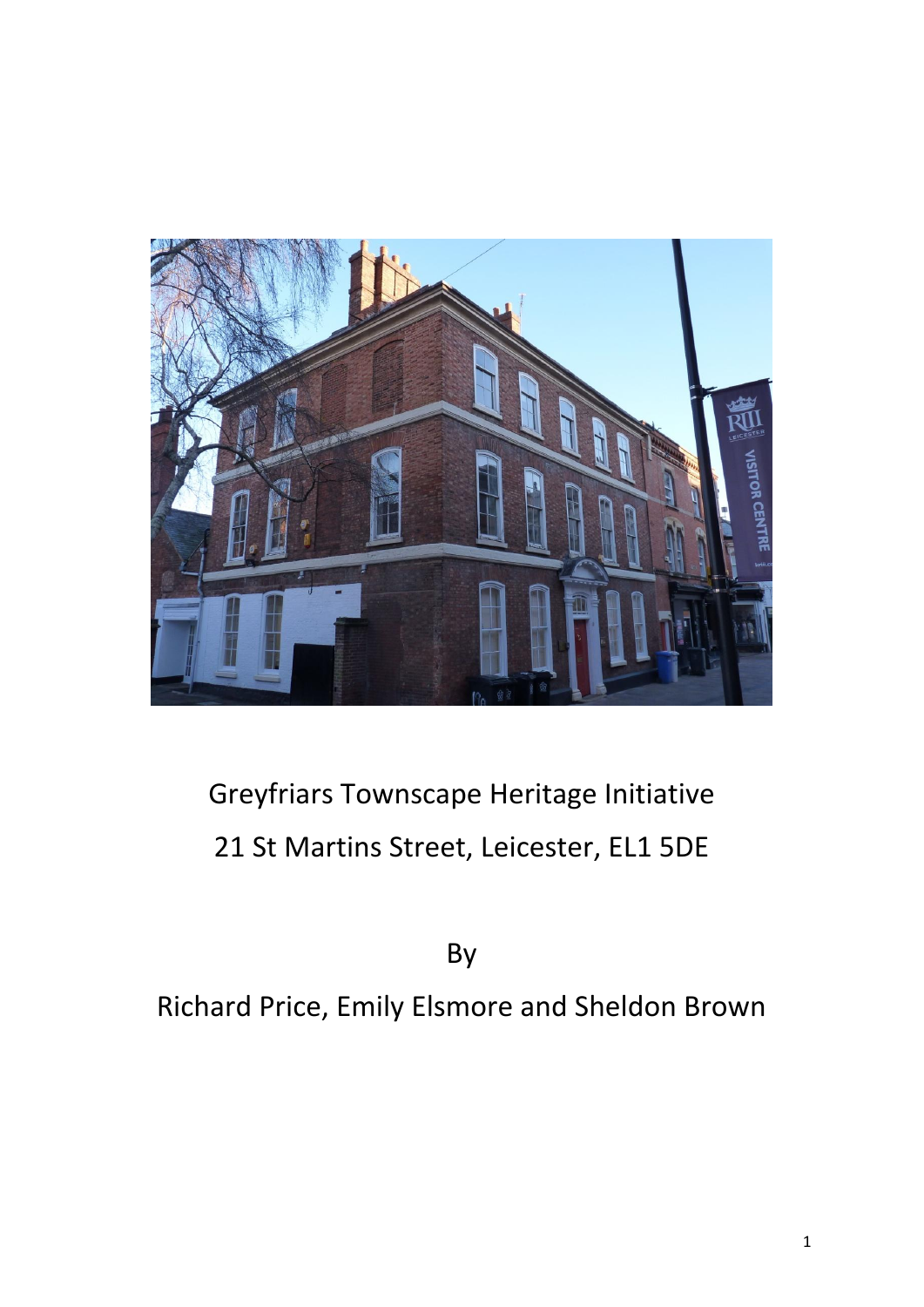### **Contents**

- **2) Contents**
- **3) Introduction**
- **4) The History of 21 St Martins**
- **5) Questionnaire**
- **6) Questionnaire Results**
- **7) Exhibition**
- **8) Budget**
- **9) Bibliography**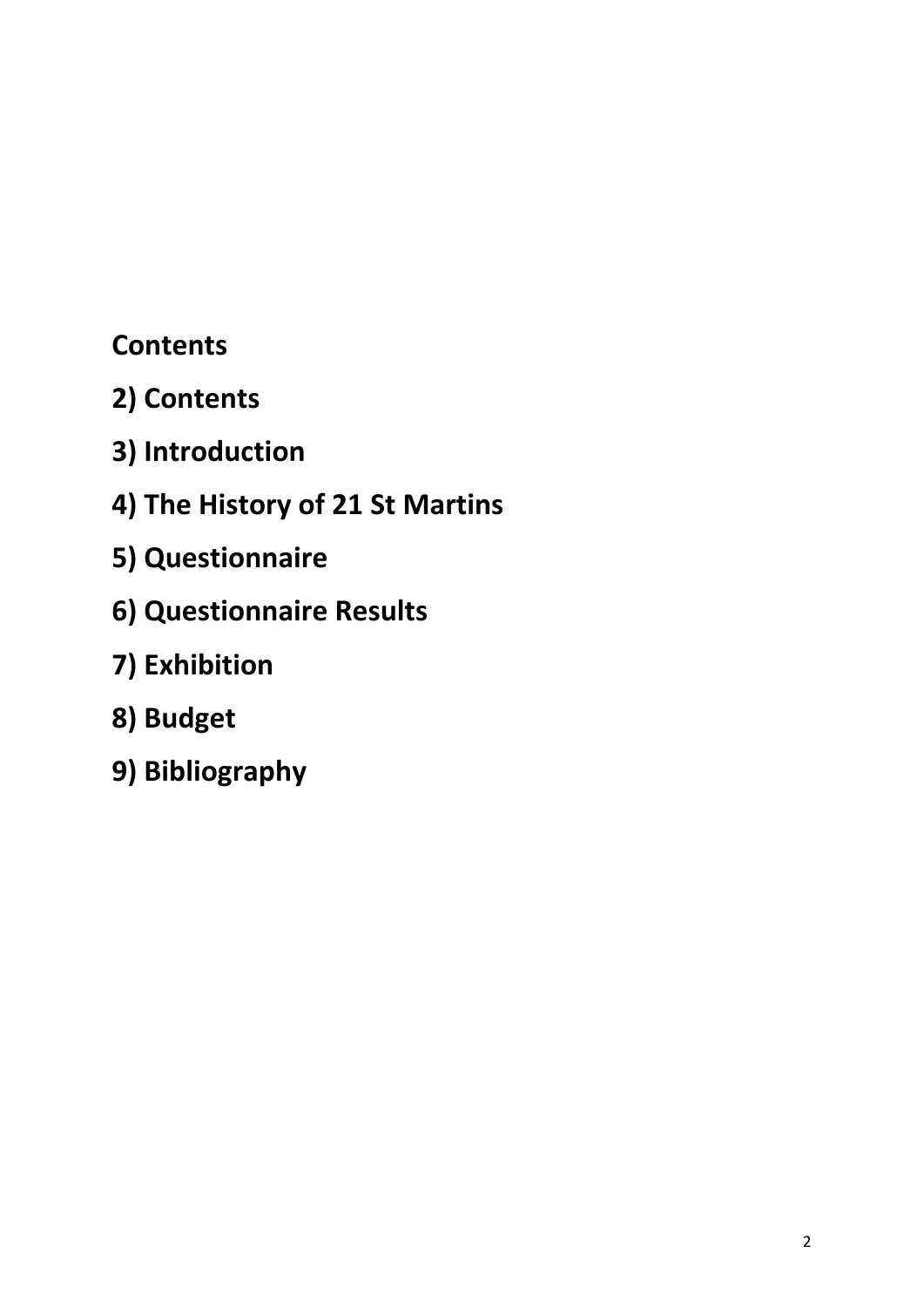#### Introduction

The Greyfriars Townscape Heritage Initiative is a project set up with the aim to educate people within Leicester of the history and heritage which are found within the city. The focus of this project is the building located at 21 St Martins. This building is included in a schedule of Listed Buildings within the City of Leicester and has been given Grade II\* status. Through our study of this building and its history we believe that we can help to educate the public on both this building and also others which have been incorporated within the Greyfriars Conservation Area (Figure 1). Included in this report we have included an in depth history of the building of 21 St Martins, a copy of a questionnaire and the reports of our findings from the public if Leicester and their opinions towards the project as well as their own knowledge of the history of Leicester and the greyfriars. Within this we have also planned a public exhibition to allow members of the public to come and view the work done by the project as well as ask any questions they may have about the project or buildings. To round off this report there is a complete and detailed explanation of our budget and where our funds will be allocated, this includes our travel costs as well as the cost or producing exhibition boards and other costs.



Figure 1: A map of the Greyfriars Conservation Area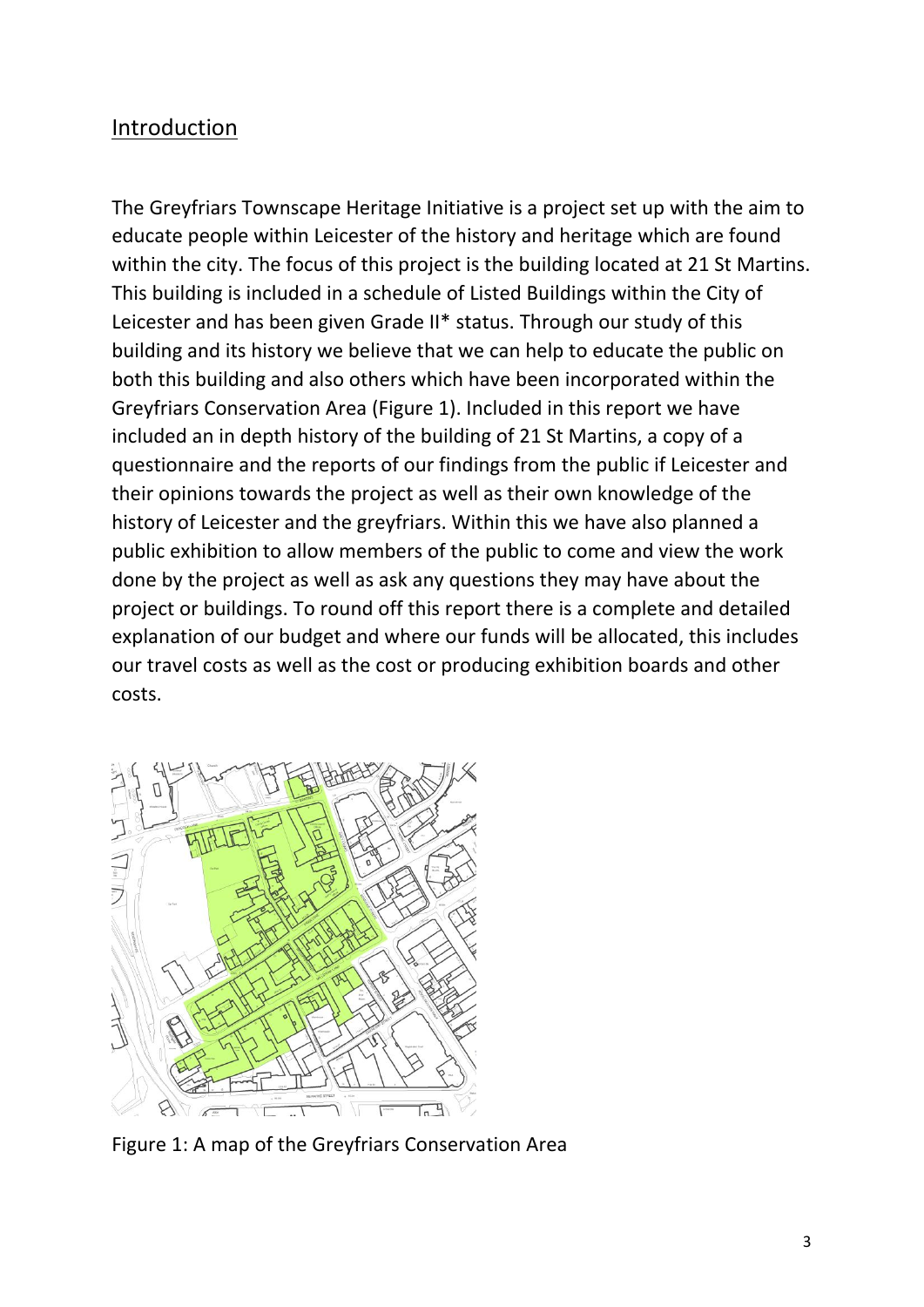#### The History of 21 St Martins

Contained within this section of the report we have included all the information we have relating to the history of 21 St Martins. Our sources have a range of both textual and online origins.

21 St Martins has been the center of various businesses since the middle of the 19<sup>th</sup> Century. Over 150 years the property has been host to various architectural firms, a brewery, offices for the Leicester Mercury, an accountancy firm and various educational establishments. Unfortunately due to a lack of textual documents we have few exact dates as to when the property changed hands in terms of its uses. The main reason for this is that our main source is Leicester directories which were published every three or 4 years, as a result of this it us with gaps in our timeline. The earliest reliable records we have of the property are from 1842 which lists 21 St Martins as an Architectural firm run by William Parsons, by 1849 William Parsons has formed a partnership and the company had become Parsons and Dain. The architects firm later became Dain and Smith in 1855 as it appears William Parsons left the partnership this company occupied the property until 1870. This then is recorded as a accountants and surveyors firm in 1875. In the years 1882 to 1888 the property appears under 'Chronical and Mercury offices' and on an 1888 ordnance survey map it bears the legend 'Printing works' which supports the textual documents. In 1888 the property is also labelled as John Bell and Co, Brewers. The next dates we have in the records is in 1909 where the property ahs become a Municipal Training college for domestic students, this remains as such until 1922 when the property was bought by the educational committee and became Alderman Newtons girls school but as the boys school grew, St Martins was repurposed in 1960 to be an annex and cafeteria until 1999 when the school was closed. Since then the property has been used as office accommodation as well as being used by the nearby cathedral as a meeting and conference location in an attempt to improve contact with the community.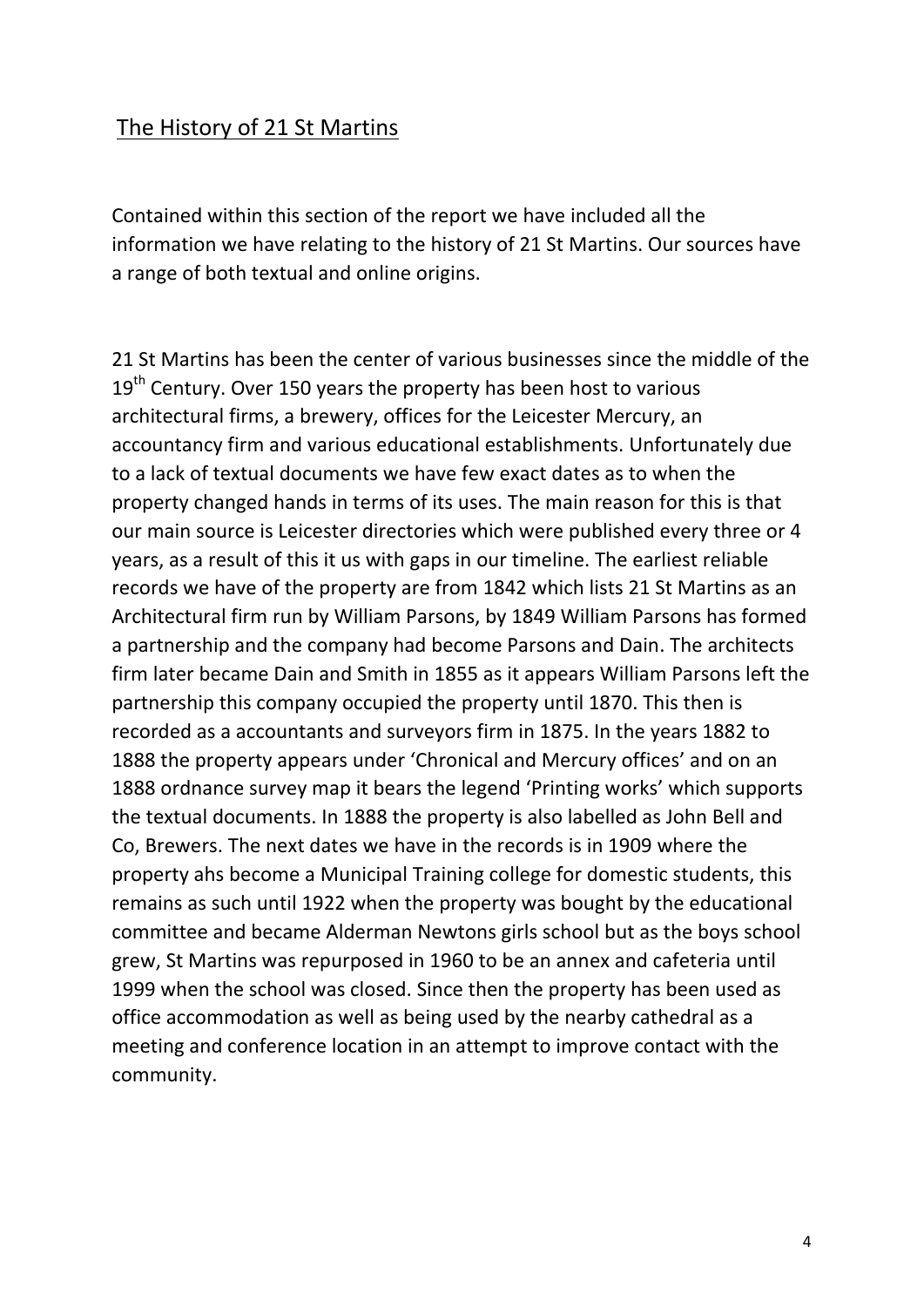### Questionnaire

Here is a copy of a questionnaire we used to try and engage the public with the project and learn their points of view on the project. Another purpose behind this was to see how people felt towards the local buildings and also where people had existing knowledge towards the history of Leicester. For this questionnaire we asked a total of 50 people from varying age groups in order to gain information across the demographic.

#### Greyfriars Townscape Heritage Initiative Questionnaire

- 1) Are you aware of the Greyfriars project and the work it is doing to educate people to the local history?
- 2) Would you be interested to learn more about the local buildings and their history?
- 3) What do you currently know about the history of Leicester?
- 4) If an exhibition was held about the local history would you be inclined to attend?
- 5) Have you ever heard of 21 St martins in any historical context?
- 6) Once you learned the project was being supported by the University of Leicester and students were taking part in the project what were your first thoughts?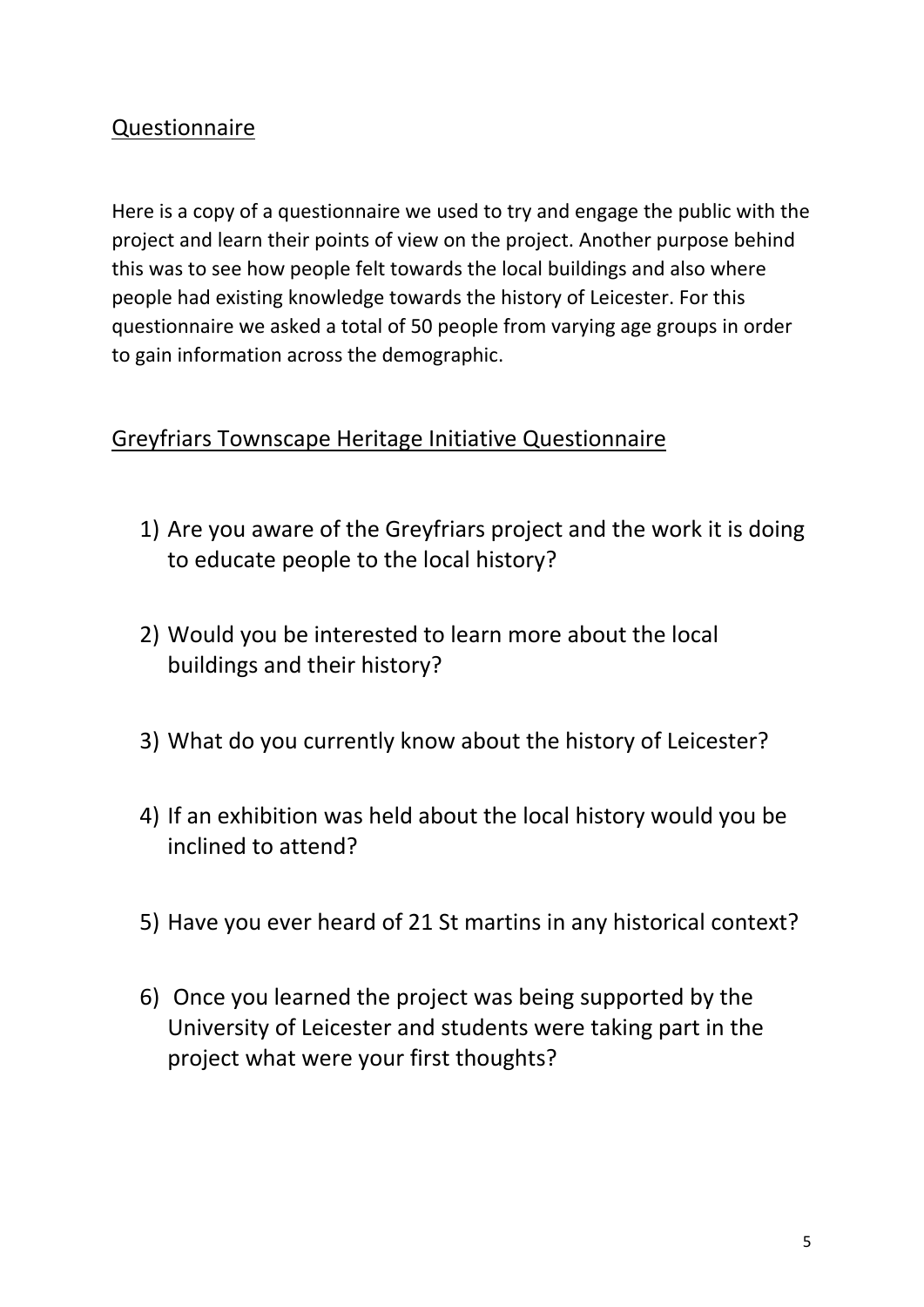#### Questionnaire Results

With our questionnaire results we received a wide range of feedback but there did appear to be a general trend with each question. From our results we were able to draw several conclusions. When it came to questions about the Greyfriars projects the majority of people were unaware of the project but also appeared interested to learn more about the local history of the area. This proves to be a solid basis for the projects being the people are interested in the history of the area but without a means of accessing the information the majority will not independently learn about the local history. When asked about the history of Leicester there were two topics which stood out: the fact that that Leicester had been a Roman town and that King Richard III was found under the Greyfriars carpark and now resides in Leicester Cathedral. This result is not unexpected as Leicester is known for being a Roman town, and also due to the large amounts of publicity focused around the discovery of Richard III. When questioned about if they would attend an exhibition dedicated to the local history the vast majority showed interest at the prospect with a few inquiring as to whether we were going to be holding one for our project. On the other hand, only 3 people knew of 21 St Martins in any historical context and this was mainly through the educational uses the building had in the mid to late 20<sup>th</sup> century. When it came to the public opinion on students taking part in the heritage projects the feedback was very supportive and positive. People appeared to like the idea of students trying to help educate the public in areas they may not have researched themselves.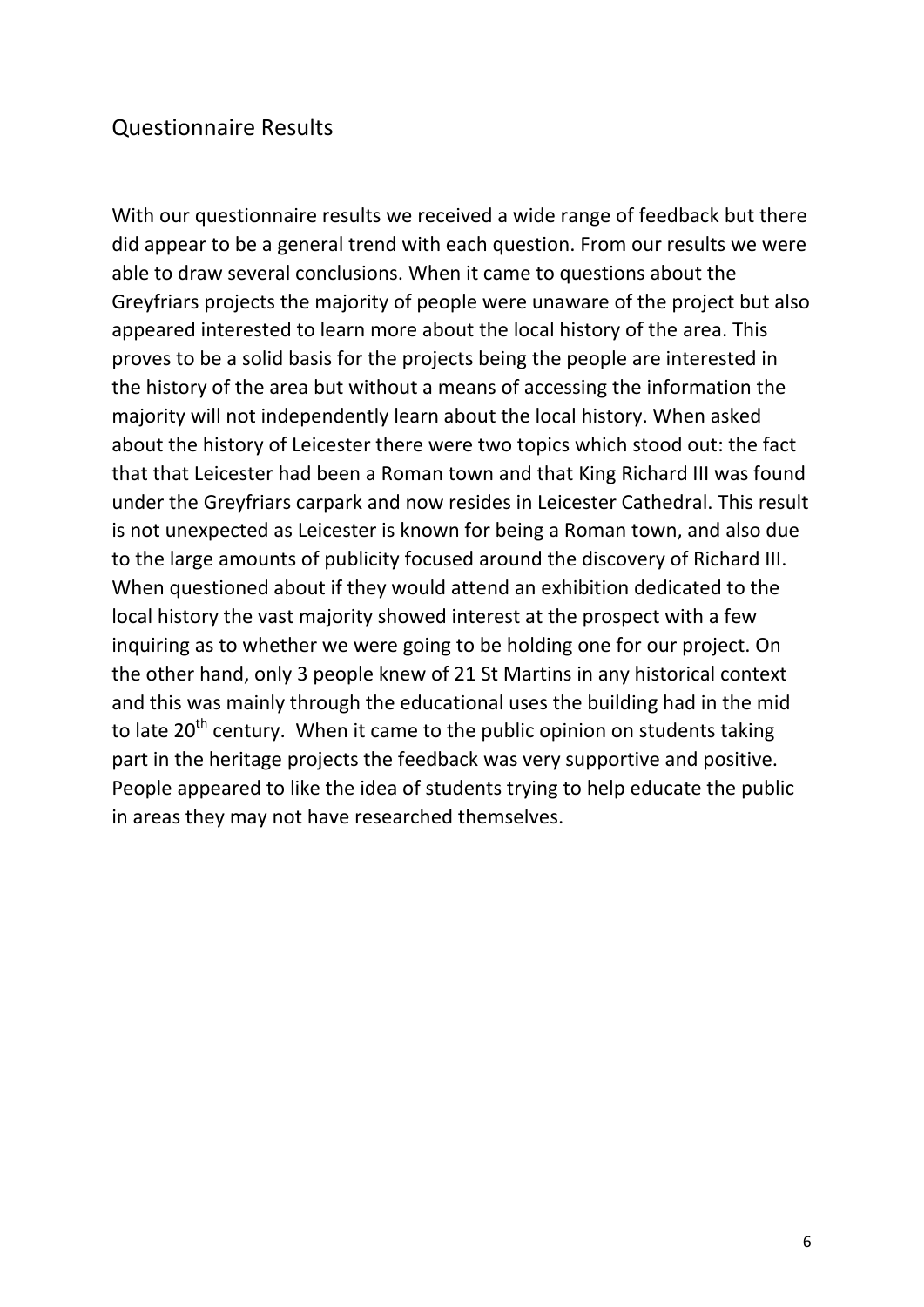#### The Exhibition

As part of this project we will host a community event in which we will aim to educate the public on both the history of 21 St Martins and the Greyfriars Heritage project itself. In order to this we are going to have several exhibition boards made up containing information about the project and what it entails aswell as 21 St Martins. In order to do this there are several things which need organising. These things include event space, the exhibition boards as well as refreshments for the public. For the production of the exhibition boards we have been quoted £17.50 per board for a A2 board in colour. This price when discussed with Sophie Noon seemed reasonable but Sophie feels that she can get the boards produced cheaper through the council. This price however is yet to be finalised so for the purpose of this report and budget we will be using the prices we have been quoted. In terms of refreshments we will be offering tea and coffee as well as squash and snacks for the hot drinks aswell as biscuits to entertain any young children who may come and visit the exhibition with their parents. For the venue we are looking to hire through Leicester Cathedral their green room, this venue can hold 40 people and includes toilet facilities locates at St Martins. We think this venue would be appropriate as it allows interaction between us and the public on a level which you would not be able to achieve with a venue which has the capacity of 200. The price of hiring the venue is expected to be around £70 which will be incorporated into our budget.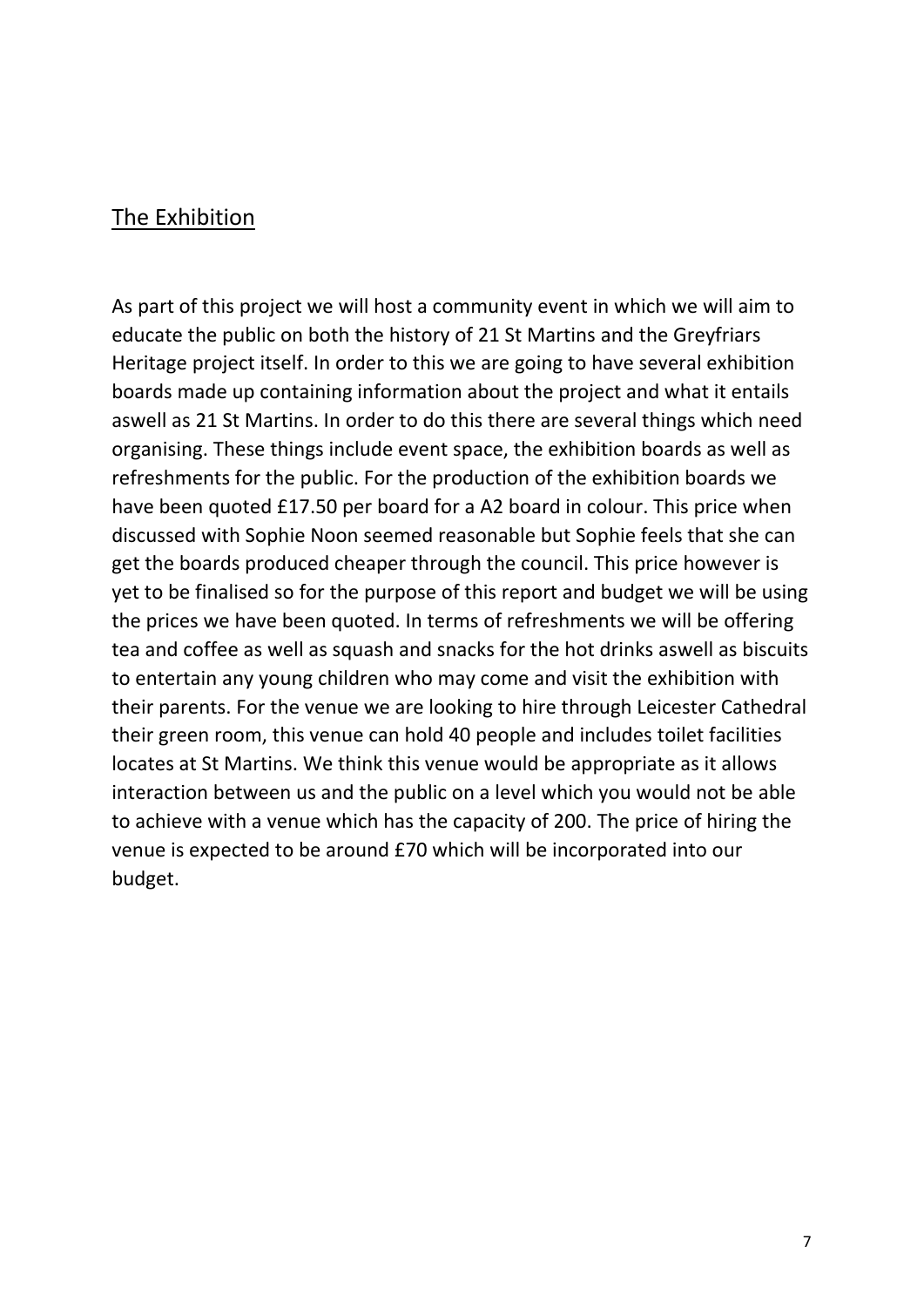#### Budget

For this project we were given a budget of £250 by Leicester City Council which we needed to use for travel costs, the cost of photocopying, scanning and photographing images at the record office, the cost of producing the exhibition boards aswell as holding the community event which includes event space and refreshments.

| <b>Expenses</b>                        | Cost   |
|----------------------------------------|--------|
| <b>Travel Costs</b>                    | £21.60 |
| <b>Production of Exhibition Boards</b> | £52.50 |
| <b>Community Event</b>                 | £130   |

In our budget our total travel expenses came to £21.60, during our first trip to the records office we travelled by bus but we later realised it was cheaper to travel by taxi. The production of our exhibition boards are set to cost us £17.50 per board so if we produce 3 boards that comes to a total of £52.50. Finally we have the costs of hosting the community event, this is where we expect most of our budget to go, the hire of the venue is expected to cost around £70 not including refreshments. When it came to refreshments we were generous when assigning funds, which we have set at £50 but it likely to be much less than that. Overall then our total expenses are £204.10 which leaves us with £44.90 which would be set aside to cover any unexpected costs.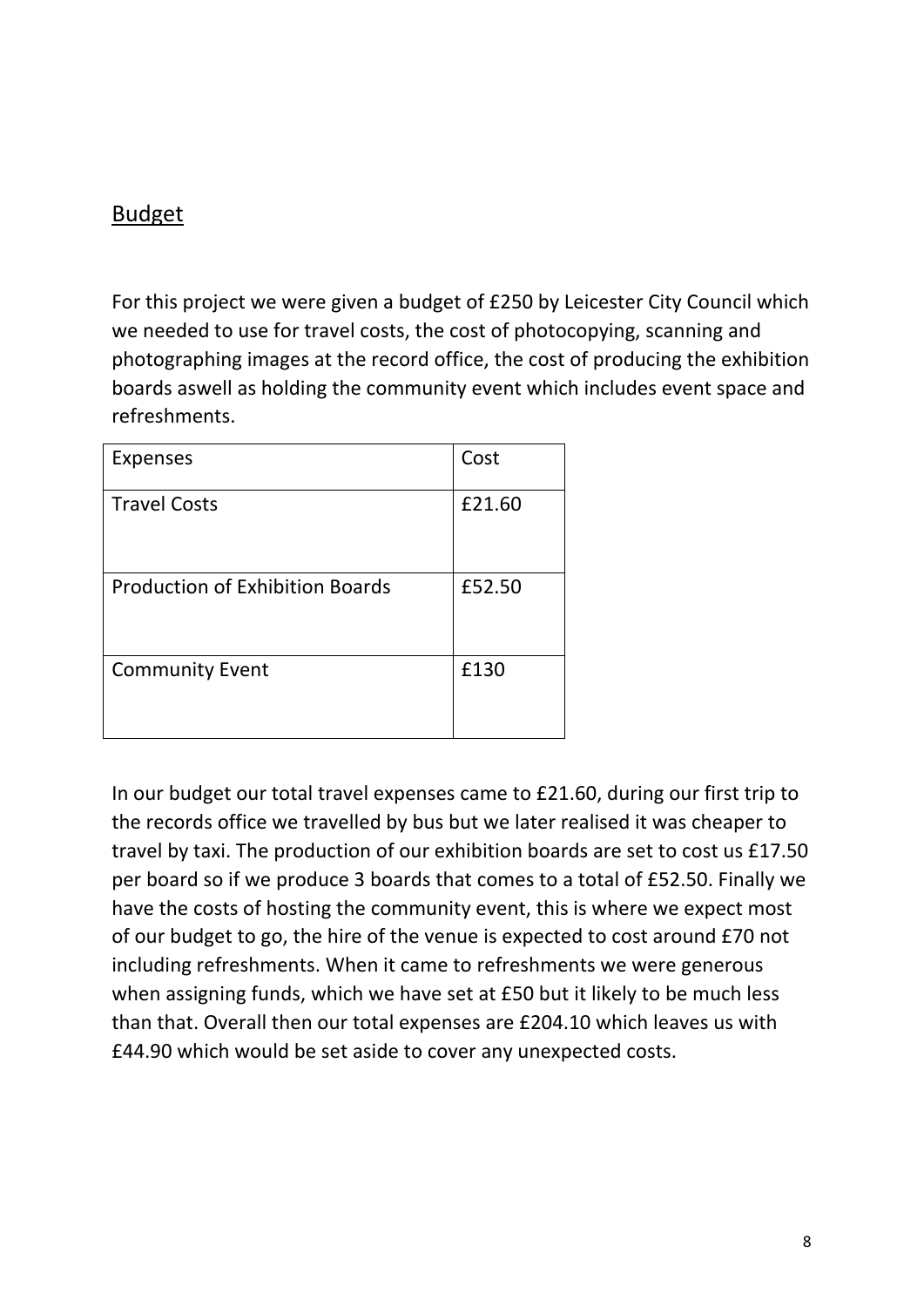#### Bibliography

**Advertiser for the year 1842** 1846 - Parsons Wm, St Martins Architect **Whites History, Gazetteer and Directory of Leicestershire and Rutland 1846** 1849 - Parsons and Dain Architects and surveyors **Commercial directory of the county of Leicester Hagar** 1863 - Dain and Smith, Architects and Co **Whites Leicestershire and Rutland Directory 1863** 1870 - St martins is also referred to as Hotel St, Dain and Smith, Architects and Co **Leicester Trade Protection Society 1870 Commercial and General directory of Leicester and Suburbs Leicester. p.63 (LRO: L 914.2)** 1875 - Off, Of Boro. accountant (Thos Coltman Jr), and bro. surveyor (Edward Loney Stephens) **L.T.P.S Leicester Directory L 914.2** 1882 - (Hotel Street) Chronical and Mercury" Office, F Hewitt, proprieter 1888 - Chronical and Mercury Offices **Ordnance Survey. 1888 large Scale Maps – Leicester 50" to the mile, XXXI. 10 (LRO)** 1909 - Municipal training College for domestic students, Miss E Morton (Principle) **Kellys Directory of leicestershire and Rutland 1909** 1920 - Municipal training College for domestic students, Miss E Morton (Principle) **Kellys Directory of leicestershire and Rutland 1920** 1928 - Alderman Newtons Girls school, Miss E G Davies B.A **Kellys Directory of leicestershire and Rutland 1928** 1932 - Alderman Newtons Girls school, Miss E G Davies B.A **Kellys Directory of leicestershire and Rutland 1932** 1936 - Alderman Newtons Girls school, Miss E G Davies B.A **Kellys Directory of leicestershire and Rutland 1936** 1947 - Alderman Newtons Girls School, Miss M. E Pedley B.A. Headmistress, St Martins **Kellys Directory of leicestershire and Rutland 1947** 1957 - Alderman Newtons Girls School, Miss L. V. Harrison (acting) Headmistress **Kellys Directory of leicestershire and Rutland 1957**

1842 - Parsons Wm, St Martins Architect **Leicestershire Almanack, Directory and**